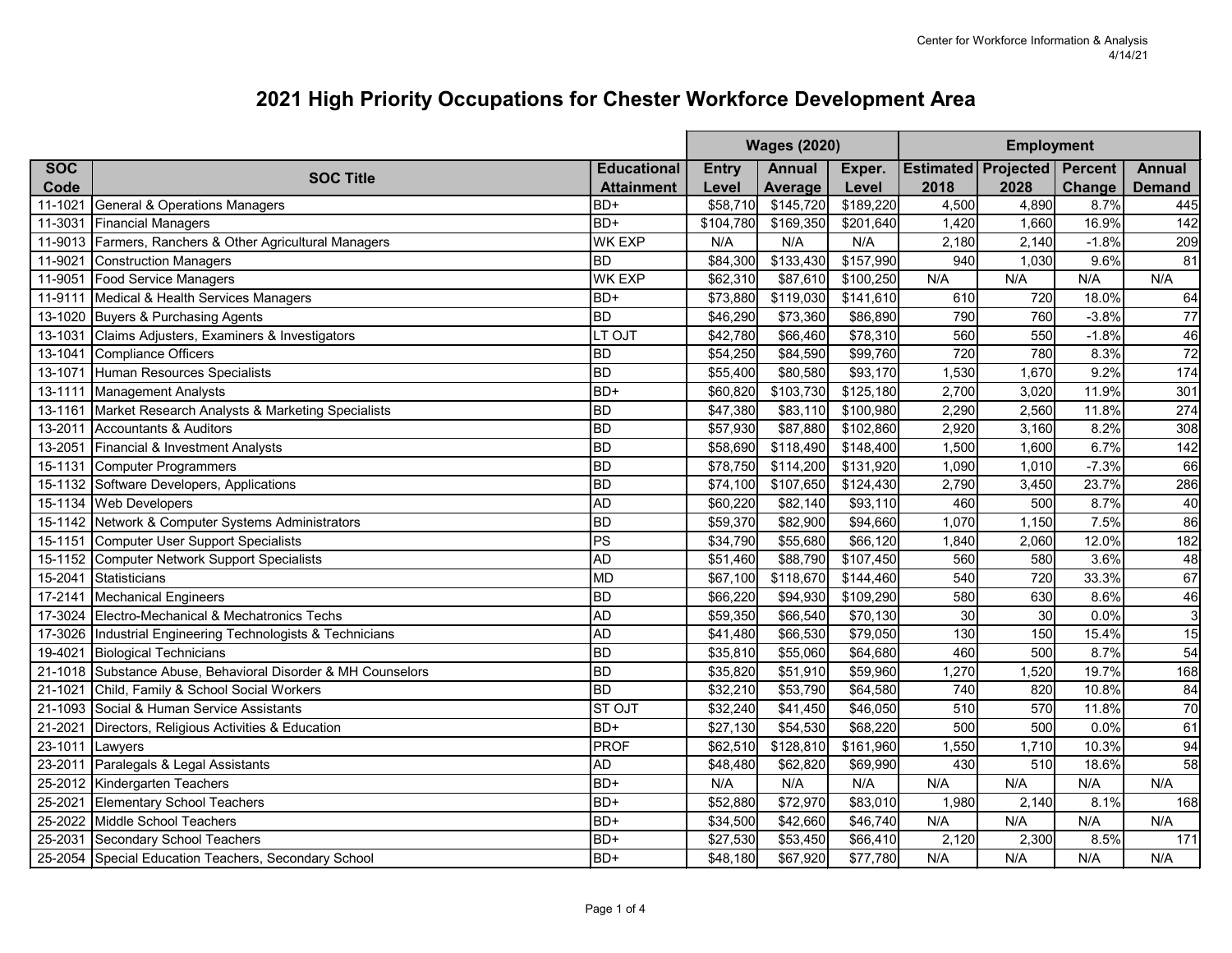|            |                                                            |                    | <b>Wages (2020)</b> |               |           |       | <b>Employment</b>                  |          |                |  |
|------------|------------------------------------------------------------|--------------------|---------------------|---------------|-----------|-------|------------------------------------|----------|----------------|--|
| <b>SOC</b> |                                                            | <b>Educational</b> | <b>Entry</b>        | <b>Annual</b> | Exper.    |       | <b>Estimated Projected Percent</b> |          | <b>Annual</b>  |  |
| Code       | <b>SOC Title</b>                                           | <b>Attainment</b>  | Level               | Average       | Level     | 2018  | 2028                               | Change   | <b>Demand</b>  |  |
| 25-3021    | Self-Enrichment Teachers                                   | <b>WK EXP</b>      | \$20,970            | \$33,340      | \$39,530  | 1,670 | 1,800                              | 7.8%     | 210            |  |
| 27-1024    | <b>Graphic Designers</b>                                   | <b>BD</b>          | \$45,210            | \$65,950      | \$76,330  | 670   | 710                                | 6.0%     | 72             |  |
| 27-2022    | Coaches & Scouts                                           | <b>BD</b>          | \$19,250            | \$46,960      | \$60,820  | 580   | 650                                | 12.1%    | 97             |  |
| 29-1141    | <b>Registered Nurses</b>                                   | <b>BD</b>          | \$61,270            | \$78,880      | \$87,690  | 4,610 | 5,390                              | 16.9%    | 345            |  |
|            | 29-2010 Clinical Laboratory Techs                          | <b>BD</b>          | \$40,650            | \$57,780      | \$66,350  | 520   | 570                                | 9.6%     | 40             |  |
| 29-2041    | Emergency Medical Technicians & Paramedics                 | PS                 | N/A                 | N/A           | N/A       | N/A   | N/A                                | N/A      | N/A            |  |
|            | 29-2052 Pharmacy Technicians                               | MT OJT             | \$26,690            | \$35,010      | \$39,180  | 820   | 890                                | 8.5%     | 75             |  |
|            | 29-2055 Surgical Technologists                             | $ _{\mathsf{PS}}$  | N/A                 | N/A           | N/A       | 100   | 110                                | 10.0%    | $\overline{9}$ |  |
| 29-2061    | Licensed Practical & Licensed Vocational Nurses            | PS                 | \$49,750            | \$57,700      | \$61,670  | 1,200 | 1,360                              | 13.3%    | 114            |  |
| 29-2071    | Medical Records & Health Information Technicians           | PS                 | \$35,800            | \$49,920      | \$56,980  | 220   | 250                                | 13.6%    | 18             |  |
|            | 31-1014 Nursing Assistants                                 | PS                 | \$28,720            | \$34,470      | \$37,350  | 2,030 | 2,370                              | 16.7%    | 280            |  |
| 31-2021    | <b>Physical Therapist Assistants</b>                       | <b>AD</b>          | \$58,780            | \$71,890      | \$78,440  | 270   | 330                                | 22.2%    | 43             |  |
| 31-9091    | Dental Assistants                                          | PS                 | \$35,770            | \$45,790      | \$50,800  | N/A   | N/A                                | N/A      | N/A            |  |
| 31-9092    | <b>Medical Assistants</b>                                  | $ _{\mathsf{PS}}$  | \$29,680            | \$37,780      | \$41,830  | 1,060 | 1,330                              | 25.5%    | 159            |  |
| 31-9097    | Phlebotomists                                              | PS                 | N/A                 | N/A           | N/A       | 70    | 70                                 | 0.0%     | 9              |  |
| 33-3051    | Police & Sheriff's Patrol Officers                         | <b>MT OJT</b>      | \$55,880            | \$84,900      | \$99,410  | 660   | 680                                | 3.0%     | 49             |  |
|            | 35-1012 Supervisors - Food Preparation & Serving Workers   | <b>WK EXP</b>      | \$27,700            | \$38,050      | \$43,230  | 1,220 | 1,350                              | 10.7%    | 210            |  |
| 39-1021    | Supervisors - Personal Service Workers                     | <b>WK EXP</b>      | \$34,180            | \$49,390      | \$56,990  | 540   | 580                                | 7.4%     | 59             |  |
| 39-9031    | Exercise Trainers & Group Fitness Instructors              | <b>ST OJT</b>      | \$25,350            | \$44,290      | \$53,760  | 960   | 1,070                              | 11.5%    | 179            |  |
| 41-1011    | Supervisors - Retail Sales Workers                         | WK EXP             | \$31,440            | \$46,110      | \$53,440  | 2,550 | 2,560                              | 0.4%     | 281            |  |
| 41-1012    | Supervisors - Non-Retail Sales Workers                     | WK EXP             | \$67,040            | \$119,740     | \$146,080 | 1,270 | 1,290                              | 1.6%     | 124            |  |
| 41-2022    | Parts Salespersons                                         | <b>MT OJT</b>      | \$26,830            | \$34,820      | \$38,820  | 370   | 390                                | 5.4%     | 47             |  |
| 41-3021    | Insurance Sales Agents                                     | <b>MT OJT</b>      | \$25,040            | \$46,680      | \$57,500  | 790   | 860                                | 8.9%     | 87             |  |
| 41-3031    | Securities, Commodities & Financial Services Sales Agents  | BD+                | N/A                 | N/A           | N/A       | 1,510 | 1,580                              | 4.6%     | 153            |  |
|            | 41-9022 Real Estate Sales Agents                           | <b>NT OJT</b>      | \$35,970            | \$50,190      | \$57,300  | 500   | 520                                | 4.0%     | 50             |  |
| 43-1011    | Supervisors - Office & Administrative Support Workers      | <b>WK EXP</b>      | \$49,570            | \$80,710      | \$96,280  | 3,390 | 3,350                              | $-1.2%$  | 349            |  |
| 43-3031    | Bookkeeping, Accounting & Auditing Clerks                  | $PS+$              | \$30,180            | \$45,300      | \$52,860  | 2,380 | 2,300                              | $-3.4%$  | 264            |  |
| 43-3051    | Payroll & Timekeeping Clerks                               | <b>MT OJT</b>      | \$40,390            | \$55,150      | \$62,530  | 280   | 280                                | 0.0%     | 31             |  |
| 43-4051    | <b>Customer Service Representatives</b>                    | <b>ST OJT</b>      | \$25,950            | \$40,380      | \$47,590  | 8,450 | 8,200                              | $-3.0%$  | 1,084          |  |
| 43-4111    | Interviewers (Contact Tracers)                             | <b>ST OJT</b>      | \$22,240            | \$37,620      | \$45,310  | 450   | 470                                | 4.4%     | 59             |  |
| 43-5071    | Shipping, Receiving & Inventory Clerks                     | <b>STOJT</b>       | \$28,060            | \$41,660      | \$48,460  | 1,090 | 1,120                              | 2.8%     | 112            |  |
| 43-6011    | Executive Secretaries & Administrative Assistants          | <b>WK EXP</b>      | \$53,970            | \$72,450      | \$81,690  | 1,440 | 1,190                              | $-17.4%$ | 122            |  |
|            | 43-6013 Medical Secretaries & Administrative Assistants    | MT OJT             | \$30,200            | \$39,810      | \$44,610  | 900   | 1,060                              | 17.8%    | 125            |  |
| 43-6014    | Secretaries & Administrative Assistants                    | <b>ST OJT</b>      | \$31,550            | \$45,730      | \$52,830  | 3,990 | 3,710                              | $-7.0%$  | 403            |  |
| 43-9061    | Office Clerks, General                                     | <b>STOJT</b>       | \$30,780            | \$45,680      | \$53,120  | 6,980 | 6,870                              | $-1.6%$  | 818            |  |
|            | 45-2092 Farmworkers & Laborers: Crop, Nursery & Greenhouse | <b>ST OJT</b>      | \$19,670            | \$36,380      | \$44,730  | 1,910 | 1,940                              | 1.6%     | 317            |  |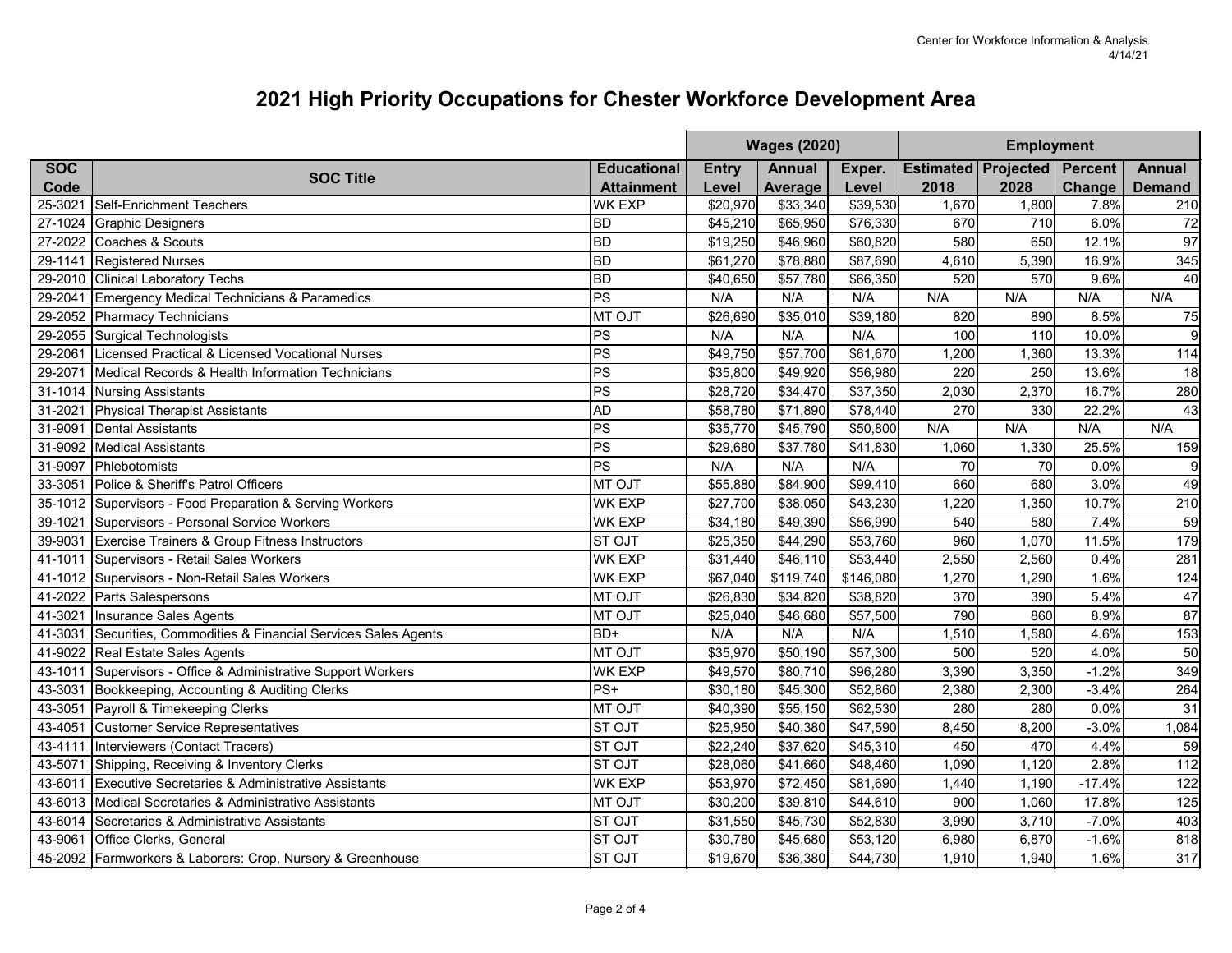|            |                                                                |                          |              | <b>Wages (2020)</b> |                      |       | <b>Employment</b>               |        |                |  |
|------------|----------------------------------------------------------------|--------------------------|--------------|---------------------|----------------------|-------|---------------------------------|--------|----------------|--|
| <b>SOC</b> |                                                                | <b>Educational</b>       | <b>Entry</b> | Annual              | Exper.               |       | Estimated   Projected   Percent |        | <b>Annual</b>  |  |
| Code       | <b>SOC Title</b>                                               | <b>Attainment</b>        | Level        | Average             | Level                | 2018  | 2028                            | Change | <b>Demand</b>  |  |
| 47-1011    | Supervisors - Construction & Extraction Workers                | WK EXP                   | \$61,340     | \$81,900            | \$92,180             | 950   | 1,050                           | 10.5%  | 115            |  |
| 47-2031    | <b>Carpenters</b>                                              | LT OJT                   | \$35,060     | \$58,490            | \$70,200             | 1,690 | 1,850                           | 9.5%   | 199            |  |
| 47-2061    | Construction Laborers                                          | <b>STOJT</b>             | \$33,790     | \$52,250            | \$61,480             | 1,800 | 1,990                           | 10.6%  | 230            |  |
| 47-2073    | <b>Operating Engineers</b>                                     | <b>MT OJT</b>            | \$46,610     | \$77,930            | \$93,590             | 750   | 820                             | 9.3%   | 98             |  |
| 47-2111    | Electricians                                                   | LT OJT                   | \$64,550     | \$95,370            | \$110,790            | N/A   | N/A                             | N/A    | N/A            |  |
| 47-4051    | Highway Maintenance Workers                                    | <b>MT OJT</b>            | \$35,290     | \$47,330            | \$53,350             | 380   | 400                             | 5.3%   | 46             |  |
| 49-1011    | Supervisors - Mechanics, Installers & Repairers                | WK EXP                   | \$57,830     | \$77,780            | \$87,750             | 640   | 690                             | 7.8%   | 66             |  |
|            | 49-3023 Automotive Service Technicians & Mechanics             | PS                       | \$30,020     | \$43,310            | \$49,960             | 1,700 | 1,770                           | 4.1%   | 176            |  |
| 49-9021    | Heating, A/C & Refrigeration Mechanics & Installers            | $PS+$                    | \$39,840     | \$57,120            | \$65,760             | 1,350 | 1,470                           | 8.9%   | 149            |  |
| 49-9041    | Industrial Machinery Mechanics                                 | LT OJT                   | \$48,230     | \$61,610            | \$68,300             | 490   | 530                             | 8.2%   | 51             |  |
|            | 49-9043 Maintenance Workers, Machinery                         | LT OJT                   | \$33,550     | \$42,330            | \$46,710             | 130   | 150                             | 15.4%  | 14             |  |
| 49-9052    | Telecommunications Line Installers & Repairers                 | LT OJT                   | N/A          | N/A                 | N/A                  | N/A   | N/A                             | N/A    | N/A            |  |
| 49-9071    | Maintenance & Repair Workers, General                          | <b>MT OJT</b>            | \$28,760     | \$45,100            | \$53,270             | 2,410 | 2,610                           | 8.3%   | 263            |  |
| 51-1011    | Supervisors - Production & Operating Workers                   | <b>WK EXP</b>            | \$52,340     | \$75,170            | \$86,580             | 900   | 950                             | 5.6%   | 98             |  |
| 51-2028    | Elec. & Electromechanical Assemblers                           | <b>MT OJT</b>            | \$26,170     | \$37,030            | \$42,470             | 410   | 420                             | 2.4%   | 49             |  |
| 51-2092    | Team Assemblers                                                | <b>MT OJT</b>            | \$26,940     | \$38,380            | \$44,100             | N/A   | N/A                             | N/A    | N/A            |  |
| 51-4012    | CNC Machine Tool Programmers                                   | PS                       | N/A          | N/A                 | N/A                  | 10    | 20                              | 100.0% | $\overline{1}$ |  |
| 51-4041    | Machinists                                                     | LT OJT                   | N/A          | N/A                 | N/A                  | 560   | 600                             | 7.1%   | 63             |  |
| 51-4081    | Multiple Machine Tool Setters/Oprs/Tenders                     | <b>MT OJT</b>            | N/A          | N/A                 | N/A                  | 210   | 230                             | 9.5%   | 25             |  |
| 51-8031    | Water/Wastewater Treatment Plant & System Operators            | LT OJT                   | \$40,810     | \$54,200            | \$60,900             | 100   | 100                             | 0.0%   | 9              |  |
| 51-9111    | Packaging & Filling Machine Oprs/Tenders                       | <b>MT OJT</b>            | \$23,190     | \$36,310            | \$42,860             | 820   | 870                             | 6.1%   | 103            |  |
|            | 51-9198 Helpers--Production Workers                            | <b>STOJT</b>             | N/A          | N/A                 | N/A                  | 480   | 510                             | 6.3%   | 77             |  |
|            | 53-1048 Supervisors - Transportation & Material-Moving Workers | WK EXP                   | \$41,760     | \$59,930            | \$69,010             | 740   | 810                             | 9.5%   | 89             |  |
| 53-3022    | Bus Drivers: School or Special Client                          | <b>STOJT</b>             | \$22,510     | \$31,700            | \$36,290             | 1,870 | 2,100                           | 12.3%  | 273            |  |
| 53-3032    | Heavy & Tractor-Trailer Truck Drivers                          | $\overline{\mathsf{PS}}$ | \$43,170     | \$60,750            | \$69,540             | 3,340 | 3,630                           | 8.7%   | 426            |  |
|            | 53-3033 Light Truck Drivers                                    | <b>STOJT</b>             | \$23,110     | \$41,370            | $\overline{$}50,510$ | 1,700 | 1,850                           | 8.8%   | 216            |  |
|            | 53-7051 Industrial Truck & Tractor Operators                   | <b>STOJT</b>             | \$32,360     | \$44,450            | \$50,490             | 480   | 510                             | 6.3%   | 60             |  |

Educational Attainment Abbreviations:

Short-term or Moderate-term training (**ST OJT** or **MT OJT**) – basic tasks and skills are learned through a period of on-the-job training. A high school diploma may be required. Long-term training (**LT OJT**) – a high school diploma and at least one year of on-the-job training or an apprenticeship.

Related work experience (**WK EXP**) – a high school diploma and training gained through hands-on work in a similar occupation.

Postsecondary training (**PS or PS+**) – training is gained through a postsecondary training program. Some period of related work experience may be required.

Associate Degree (AD or AD+) – degree completed after two years of full-time schooling beyond high school. Some period of related work experience may be required.